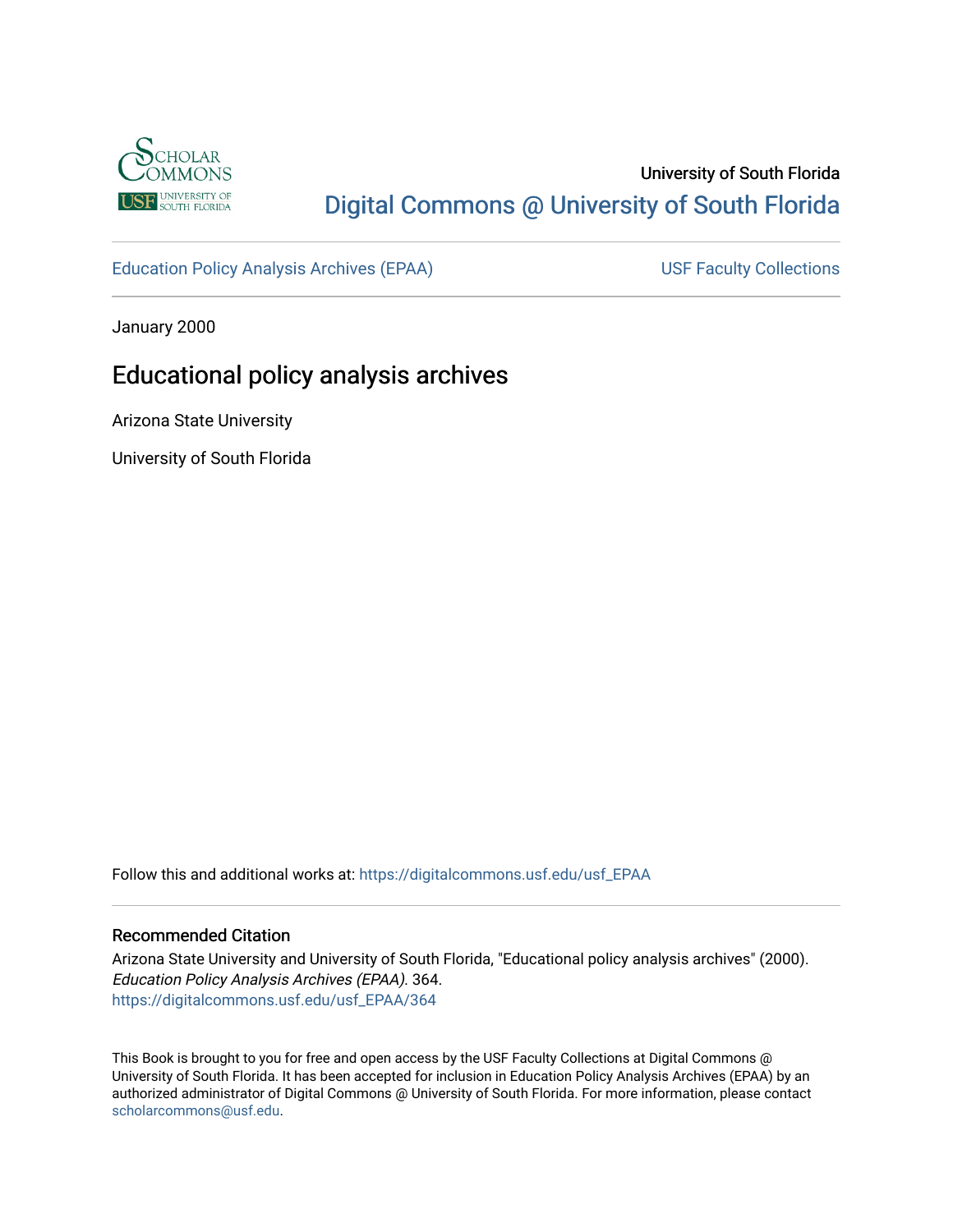# **Education Policy Analysis Archives**

| January 10, 20<br>Volume 8 Number 5 |  |
|-------------------------------------|--|
|-------------------------------------|--|

**Volume 8 1068-2341** 

A peer-reviewed scholarly electronic journal Editor: Gene V Glass, College of Education Arizona State University

Copyright 2000, the **EDUCATION POLICY ANALYSIS ARCHIVES**. Permission is hereby granted to copy any article if **EPAA** is credited and copies are not sold.

Articles appearing in **EPAA** are abstracted in the *Current Index to Journals in Education* by the ERIC Clearinghouse on Assessment and Evaluation and are permanently archived in *Resources in Education*.

> **Education Policy in Portugal: Changes and Perspectives**

# **Jesus Maria Sousa Universidade da Madeira Portugal**

## **Abstract**

The Revolution of 25 April 1974 in Portugal put an end to a forty-eight year old dictatorship, opening the country to democracy. The purpose of this article is to describe education reform from the standpoint of a country that experienced a major political transition and had to start from the very beginning to devise an education policy. Rather than merely describing the organization of the Portuguese education system, I present a condensed analysis of Portuguese education policy, as I view it, making use of indicators of the nature of an education system proposed by D'Hainaut (1980).

# **The Revolution of 25 April 1974**

 Portugal is a small country with a total area of 91,985 square kilometers located in the extreme west of Europe and with two archipelagos in the Atlantic Ocean, Azores and Madeira, which are politically autonomous regions. The resident population is 9.853 million; only one language is spoken throughout the country, Portuguese. The Revolution of 25 April 1974, in Portugal put an end to a forty-eight year old dictatorship, dominated by a political police force, the so-called PIDE. After Salazar's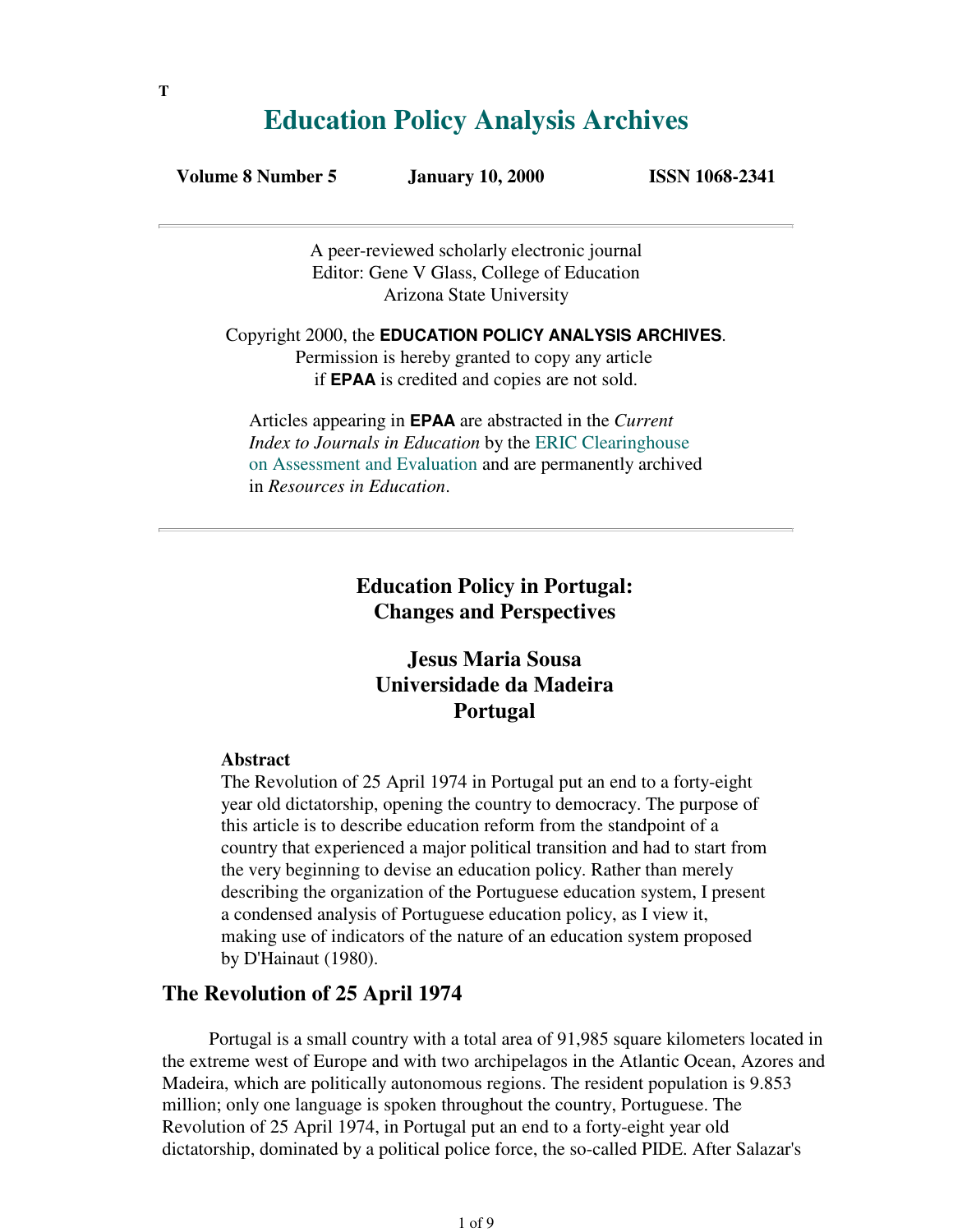death in 1968, the new prime- minister Marcello Caetano attempted the gradual opening up of the regime (the Marcellist Spring), but the dictatorship had grown so corrupt that a revolution broke out in the early morning hours of 25 April 1974. Zeca Afonso's banned protest song "Grandola, Vila Morena" was broadcast on Portuguese radio as a secret signal to a group of rebel officers to move against the regime. The army, tired of the bloody and useless war in remote colonies in Africa, led the Revolution. Most of the leading military officers of MFA (Armed Forces Movement) were involved in left-wing activities. The Revolution was quite peaceful. It was called the Carnations Revolution because carnations were in bloom at that time of the year and were placed in the guns of the soldiers. The forces of the "ancien régime" surrendered with little resistance.

 The national euphoria did not last long. In spite of the coherent "three D's" political program, which promised Democracy, Decolonization and Development, the MFA was not a unified body. Some officers wanted a liberal democratic state while others sought radical social transformations. In the subsequent two-year period, there were six provisional governments, two presidents, a failed right-wing coup attempt, a failed left-wing coup attempt, three elections, seizures of land and housing, bombings and strikes, while the country was flooded by millions of Portuguese settlers escaping from ex-colonies at war. Yet, surprisingly and contrary to the expectations of most observers, national political leaders committed to a democratic system laid down by the Constitution of the Portuguese Republic were approved by the Constituent Assembly on 2 April 1976.

 According to the Constitution, Portugal is a democratic state based on the rule of law, the sovereignty of people, the pluralism of democratic expression and respect for fundamental rights and freedoms for all citizens. This democratic political organisation is based upon the principle of separation and interdependence of the sovereign bodies: The President of the Republic, the Assembly of the Republic, the Government and the Courts.

# **Education Policy in Portugal**

 Having just celebrated the silver anniversary of democracy in Portugal, I wish to share some information from the standpoint of a country that experienced a political transition and had to start from the very beginning to articulate an education policy. The Constitution approved in 1976 proclaimed that everyone had the right to education based on a foundation of equal opportunities to both access to and success at school. Being responsible for the democratization of education, the state was not entitled to orient education and culture to any particular philosophical, aesthetic, political or religious ideology. Education was also expected to minimize economic, social and cultural differences, stimulate democratic participation in a free society and promote mutual understanding, tolerance and a spirit of community. These general principles aimed at creating a "new" education were eagerly embraced by a changing society. Nevertheless, the Education System Act, which established the general framework for the reorganization of the Portuguese education system, had to wait twelve years to be discussed in the Assembly of the Republic. The Law (Law 46/86) developing those principles written on the Constitution hasn't arrived so quickly as we could expect. However, it was the result of a large participation of the political parties. Five parties presented each a project of the Law, having all been voted favorably in general by all parliamentary groups. After a long debate of 175 hours along 30 meetings within the specialized committee, our Magna Carta of Education got an expressive approval in the Plenary of the Assembly of the Republic.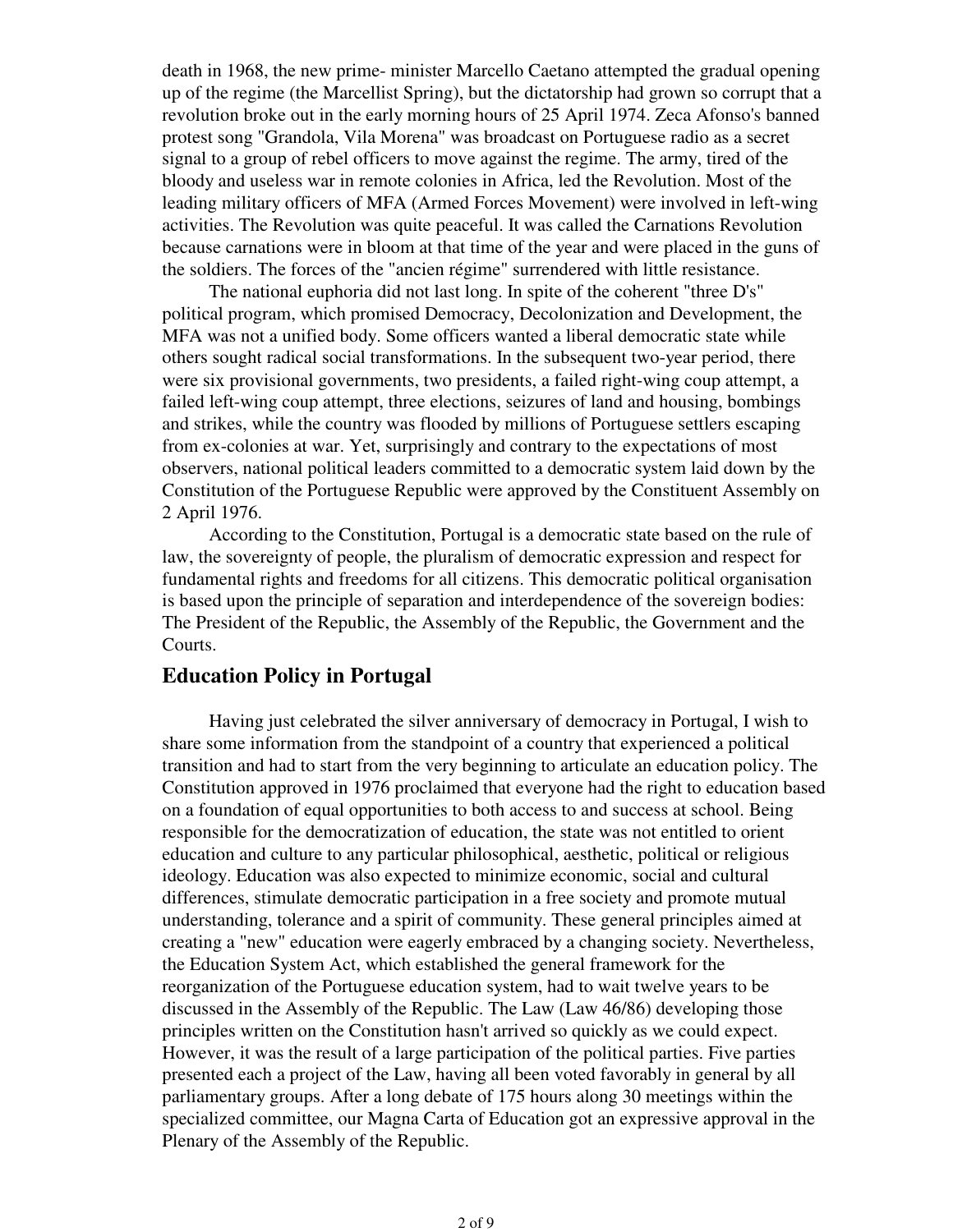Considering that education policy is the translation of a series of political intentions, our Education System Act is one of the most important sources for this analysis. Where could one find a more explicit statement of intentions? In other official documents? In politicians' speeches? According to D'Hainaut (1980), there are two ways of getting at the education policy of a country: either through a content analysis of intentions, or an analysis of the reality, the latter being more complicated. Analysis of intentions without reality or vice versa leaves the picture incomplete. Following D'Hainaut, I propose to concentrate on five indicators (among many possibilities), which reflect the values, the moral, political and cultural philosophy, that's to say, the fundamental choices faced in developing Portugal's education policy: Focus on the Individual vs the Group; Past, Present or Future Orientation; the Role of Political Ideologies; Access; Homogeneity.

## **1. Focus on the Individual vs the Group**

 The first question to be asked concerns whether the education policy of Portugal gives priority to the individual or groups of individuals. Does society as a whole matter more than the individual? Or is the policy designed for the interests of particular pressure groups, one social class more than the others, an economic lobby, a political party or a religious group? Or is there a balance between the interests of each individual and the whole society? Or is the struggle among social classes and the tension between the individual and society being ignored?

 In spite of acknowledging the contribution of individual action to the development of society, the Education System Act shows a preoccupation with the individual. Over and over, it claims "the right to be different, out of respect for personalities and different ways of life, as well as consideration for and valuing of different fields of knowledge and culture." ["...o direito à diferença, mercê do respeito pelas personalidades e pelos projectos individuais da existência, bem como da consideração e valorização dos diferentes saberes e culturas."] But reality does not exactly accord with the Law. How to develop the individual's capacities? Are our schools provided with a variety of resources? Are they prepared to provide pupils different options in subject matter? Are there individual *curricula*? Do we contemplate an individual process of evaluation of pupils? Contrary to the intentions embodied in the Education System Act, the reality of Portuguese education is closer to neglect of individual differences.

## **2. Past, Present or Future Orientation**

 Is the Portuguese education system looking to the past, to that "golden age", when everything was perfect? Is it focused on a past where one can find the "best" models for behavior, the national heroes? Is our priority the preservation of old traditions? Or are we interested in facing the present as we live it, in solving the problems as they appear to us at the moment? And what attention is given to the future? And what kind of future is envisioned? A future that conforms to our plans and expectations, or an unpredictable future to which we must learn to adapt?

 The Education System Act asserts that the education system has to "contribute to the defense of the national identity and to the strengthening of allegiance to the nation's historic origins, through development of awareness of the cultural patrimony of the Portuguese people." But the same text goes on to say that this must be accomplished "in the frame of the universalist European tradition and the growing interdependence and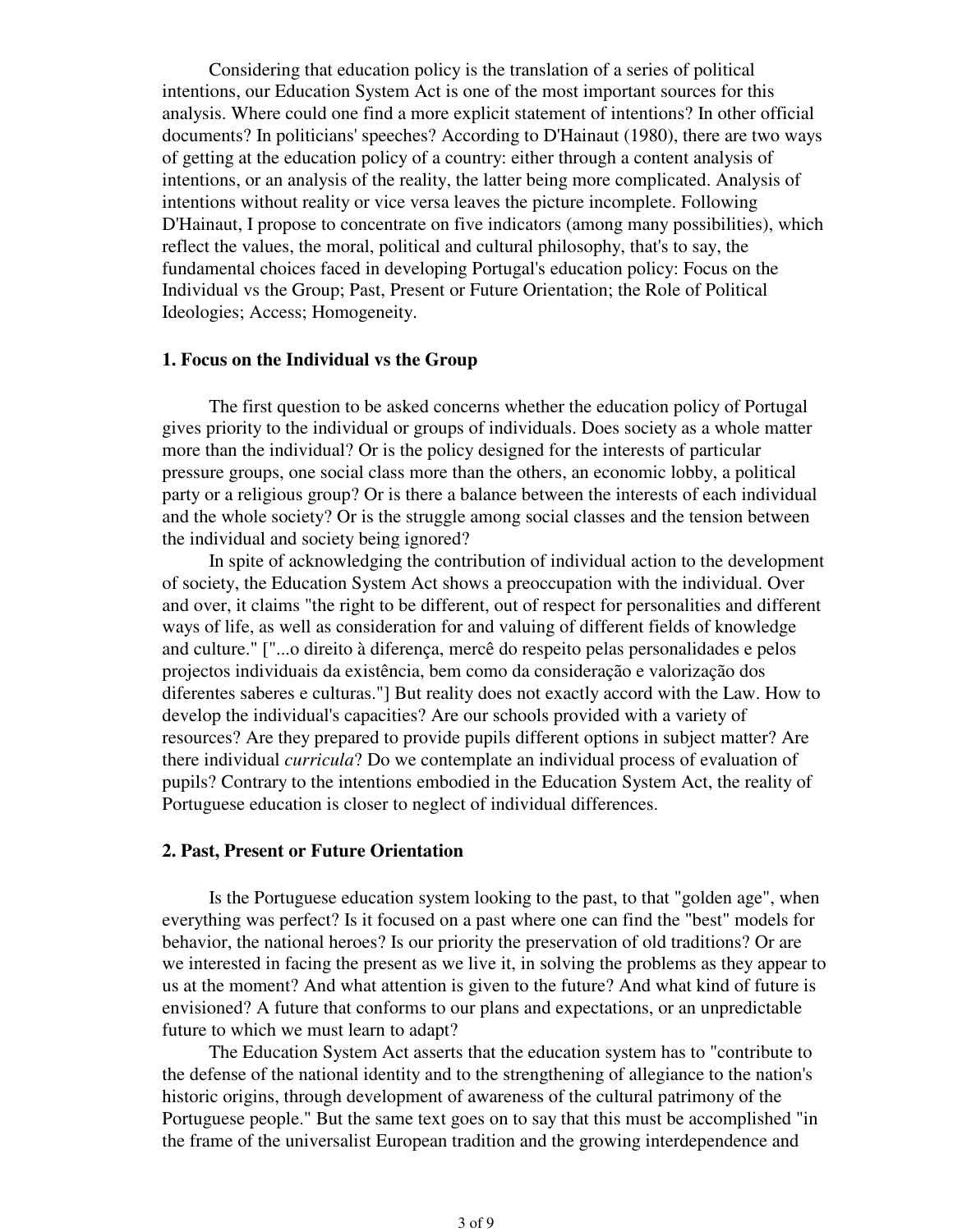necessary solidarity among all the people of the world." ["...contribuir para a defesa da identidade nacional e para o reforço da fidelidade à matriz histórica, através da consciencialização relativamente ao património cultural do povo português" (art.3.a.). "...no quadro da tradição universalista europeia e da crescente interdependência e necessária solidariedade entre todos os povos do mundo." (art.3.a.).] "We are proudly alone!" Salazar said when Portugal was being pressured by the nations of the world to grant independence to its colonies. Facing increasing globalization, Portugal is now implementing programs that look beyond its borders: a) International exchanges (students and teachers are encouraged to participate in European exchange programs); b) access to world-wide repositories of information (primary schools have started to become linked to the internet); and c) emphasis on foreign language instruction (there are now instances of English teaching in primary schools). Portuguese education policy is oriented to the future more than to the past or the present. The schools are no longer focused on a "glorious" distant past, memorizing the dynasties, and the kings and queens.

### **3. Political Dynamics**

 D'Hainaut's third analytic indicator has to do with political dynamics, the nature and the intensity of the changes the political forces want to introduce into the education system. Do they seek a conservative, progressive or revolutionary system? For which political system are we preparing our pupils to be participants? Or are they not being prepared for political participation at all? Are they being prepared for a totalitarian, a democratic or an anarchist regime? And when "democracy" is spoken of, is it the popular democracies of the past Soviet regime or the contemporary Chinese regime? Or is reference made only to western democracies, either presidential or parliamentry? The Education System Act speaks of democratization of society and teaching that guarantees "the right to a just and effective equality of opportunity for access to and success in school." Education is expected to "promote the development of a democratic and pluralistic spirit, that respects others and their ideas, and is open to dialogue and a free exchange of opinions." Education is also expected to "form citizens capable of judging with a critical and creative spirit the social milieu of which they are part and to strive for its progressive transformation." ["...o direito a uma justa e efectiva igualdade de oportunidades no acesso e sucesso escolares." "...promover o desenvolvimento do espírito democrático e pluralista, respeitador dos outros e das suas ideias, aberto ao diálogo e à livre troca de opiniões" (art.2.5.). "...formar cidadãos capazes de julgarem com espírito crítico e criativo o meio social em que se integram e de se empenharem na sua transformação progressiva." (art.2.5.).]

 Nevertheless, students' participation in school life has decreased significantly, in spite of the existence of academic associations in higher education and also in secondary schools. Perhaps, contemporary issues simply do not galvanize them to action as did those in the past when the end of war in the African colonies was a popular student cause. Students appear to be more pragmatic now. The slogan "Not one more soldier to Africa" has been replaced by "No more fees!"

### **4. Openness and Effectiveness of Education**

 The fourth indicator proposed by D'Hainaut has to do with the openness and effectiveness of education. All political intentions are in accord in this respect, referring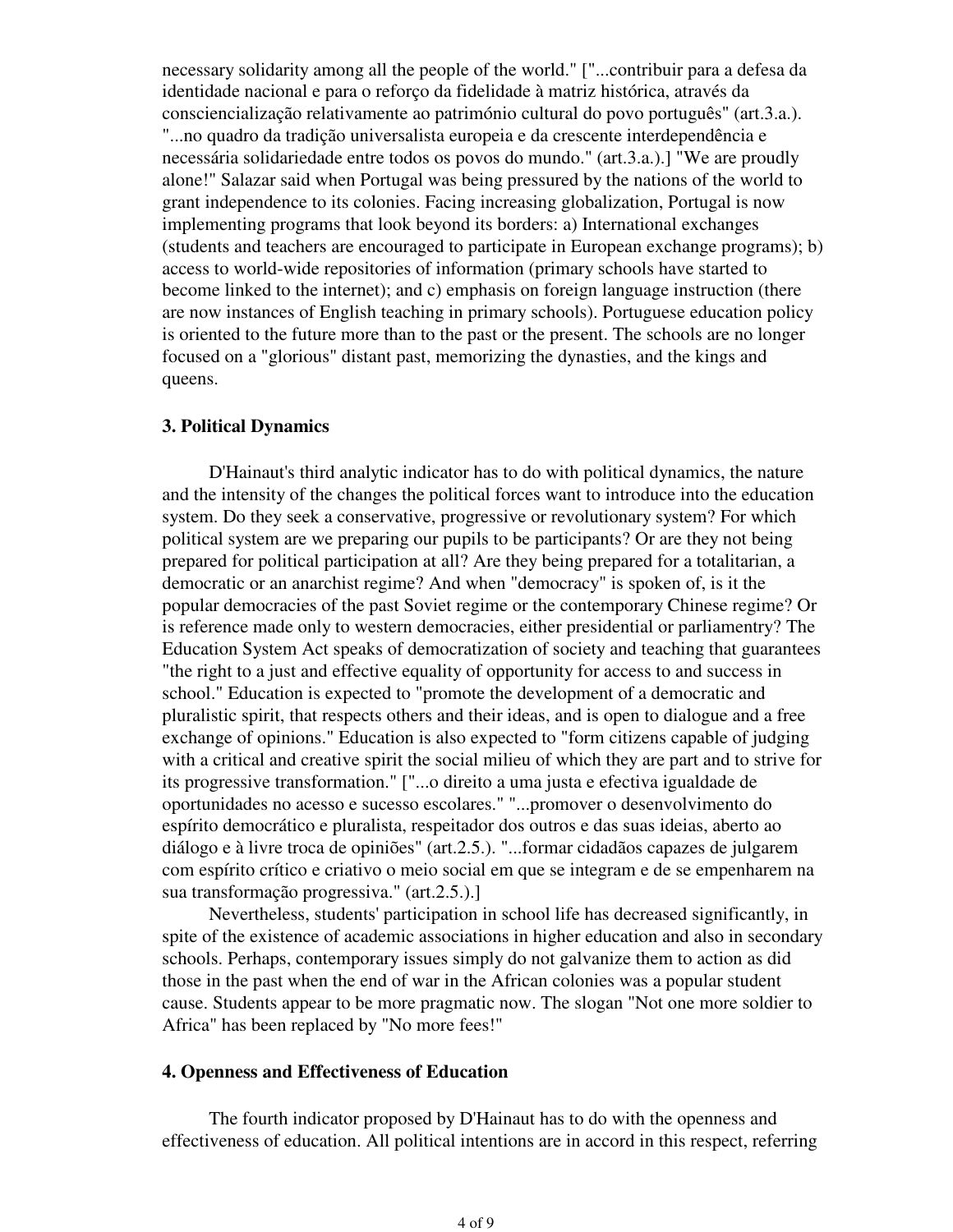to the fact that all Portuguese people should have the right to education and culture. But the reality of attaining this goal is seen in the schooling rates, illiteracy rates, length of compulsory education, and the like. Salazar used to say the democratization of education would go against "natural inequalities," the legitimated and necessary hierarchy of values and persons in an well-ordered society. "It's necessary to put an end to the legal overproduction of intellectual forces" the Ministry of Education said. (Monteiro, A. R. 1975. 144). "Illiteracy in Portugal is not recent and nor did it prevent our literature from becoming one of the richest in past centuries" Salazar proclaimed. (Monteiro, A. R. 1975. 145-146).

 Compulsory education in Portugal after the Revolution took the form of a program of Basic Education, which lasts nine years, divided into three consecutive cycles: a) First cycle, which lasts for four years (6 to 10 years old); b) Second cycle, which lasts for two years (10 to 12 years old); c) Third cycle, which lasts for three years (12 to 15 years old). Basic Education is free of charge: pupils don't need to pay any entrance or enrollment fees and they all have school insurance. General support, such as school meals, transports, books and materials are provided only to the most needy pupils.

 Pre-school education is still optional, in spite of being part of the state education system. The number of places available is less than the number of applicants. Secondary education is also not compulsory. It is organized in a single cycle covering the 10th, 11th and 12th years of schooling and aims to consolidate and deepen the knowledge acquired in basic education to prepare young people both for further studies and for employment. Access to the university or polytechnic colleges is determined by the well-known *numerus clausus*. A combination of secondary grades and performance on a national test is used to decide entrance to higher education. Talents and interests are simply ignored or subordinated to the need to balance supply and demand for occupations. It often happens that a student who dreamed of becoming a doctor is trained as a science teacher instead. And what possibilities for access to education exist for older, non-traditional students? "Lifelong learning" has entered the vocabulary of politicians. But what has been done other than traditional education? Has anyone begun to experiment with continuous education, sabbaticals, the adult literacy, and the like? Portugal has a long way to go to achieve a meaningful education system for non-traditional students.

 But openness and effectiveness of education is not only measured by criteria of access to a particular level of schooling. How many of those who enroll ever graduate? And how long does it take to complete each level of schooling? And what about early school-leaving and school failure? Little is known about any of these features of the education system.

## **5. Homogeneity of Education**

 By the "homogeneity of the education system"—D'Hainaut's fifth indicator—we mean whether the same quality education is available for all people. In fact, education is very often stratified according to the age, sex and social origin of the persons to be educated. In my opinion, the Portuguese education system measures up well in this respect. The Portuguese Education System Act was acutely aware of these considerations when it recommended the goal of providing "a school system with a second opportunity for those who did not take adavantage of opportunities at the appropriate age." (art.3.i.) or when it promised "to assure equality of opportunities for both sexes. . ." (art.3.j.) or when it referred to "cultural promotion." ["...uma escolaridade de segunda oportunidade aos que dela não usufruíram na idade própria..." (art.3.i.) The access of women to education is a fact now, contrary to the situation in the past. In the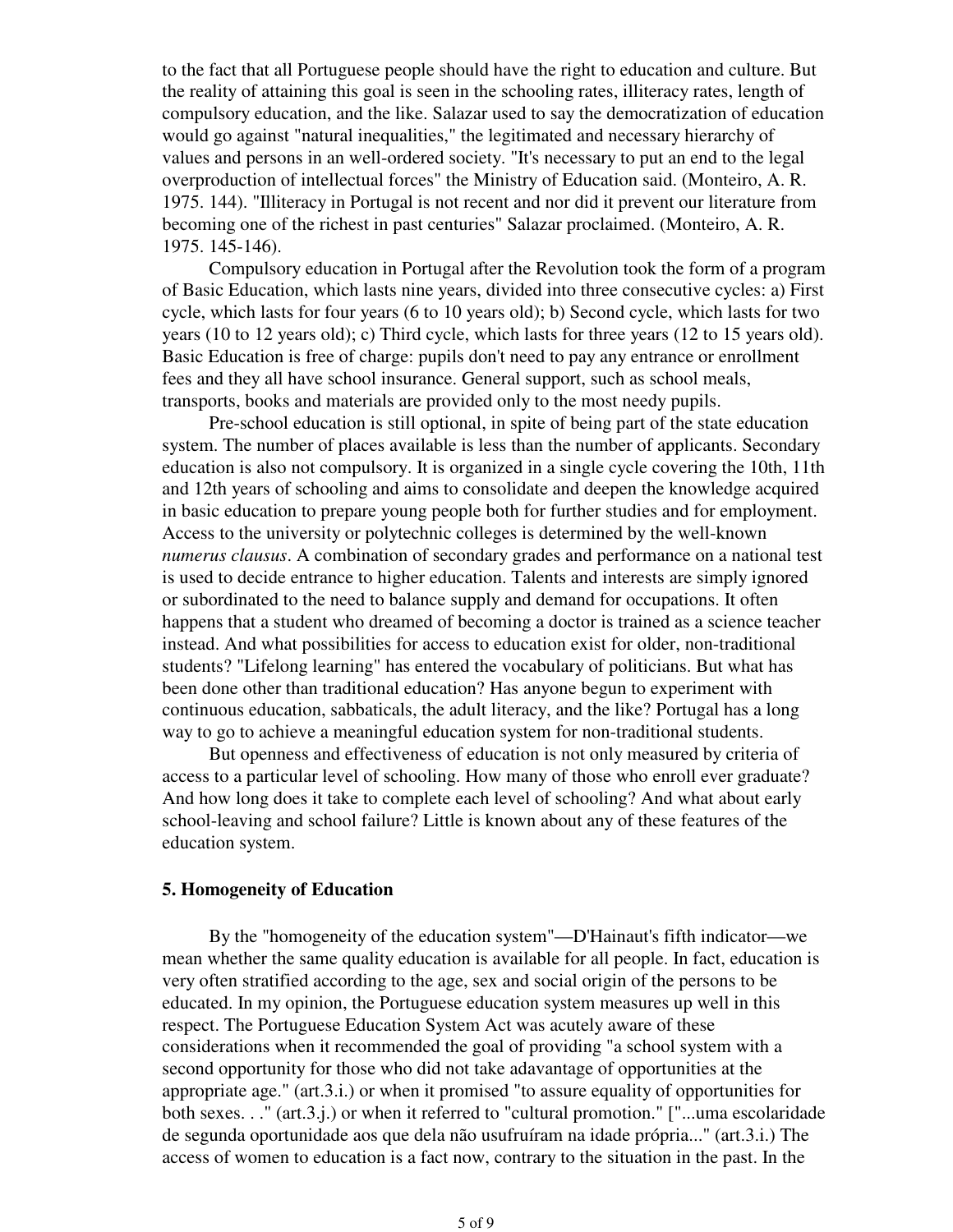last decade, women have entered some predominantly male professions, such as those related to law, medicine and university teaching. The creation of new universities and polytechnic colleges has also promoted social mobility for disadvantaged groups.

 Geography can also affect the equality of schooling. The Education System Act acknowledged that Portugual's "unevenness of regional and local development should be corrected, which should enhance in all regions of the country equal access to the benefits of education, culture, and science." ["...assimetrias de desenvolvimento regional e local a serem corrigidas, devendo incrementar em todas as regiões do País a igualdade no acesso aos benefícios da educação, da cultura e da ciência". (art.3.h.)]. Ten years ago, a Portuguese resident of Madeira had less chances of having a higher degree than a Portuguese citizen living on the mainland. The creation of the University of Madeira (the youngest Portuguese University) made real the political intention of correcting such geographic inequities. Another dimension of the homogeneity of education is the curriculum itself. Shall it be the same for all people, or shall it be diversified according to each person's aptitudes, interests, social needs and talents? Shall it be the same for all Portugal, or is there a place for regional variations according to regional needs? Little has been done in this regard. The nation's curriculum is still heavily centralized. Before the Revolution, one spoke of one uniform curriculum from Minho (a northern region from Portugal) to Timor. One curriculum remains too much the reality today.

# **Conclusion**

 Rather than merely describing the organisation of the Portuguese education system, I have instead presented my interpretation of the system built by the new political regime. By contrasting intentions and reality, we learn at least three things about how policy shapes the education system:

- Education policy has two rarely coincident dimensions: an official and a real one. 1. We can't say there isn't any education policy because there isn't any concrete document on it. Portugal waited twelve years for the Education System Act to be written; this did not mean it lacked an education policy in the meantime.
- Education policy is always in evolution. Eleven years after the Law was published, 2. it was rewritten (Law 115/97) with the introduction of an important measure on teacher education: The degree of *licenciado* is now absolutely necessary for the teaching of all levels (nursery and primary teaching included).
- Education policy does not only depend on the pronouncements of politicians. It 3. depends on the efforts of each of us—administrators, professors, teachers—in our day- to-day work. We can corrupt wonderful principles or we can give real meaning even to insipid political pronouncements.

# **Notes**

- 1. This article was presented under the name "Portuguese Experience," at the ATEE Spring Conference "Changing Education in a Changing Society", at Klaipeda University, Lithuania, May, 1999.
- 2. The Editor thanks Alfinio Flores for translations of selected portions of the Education System Act.

# **References**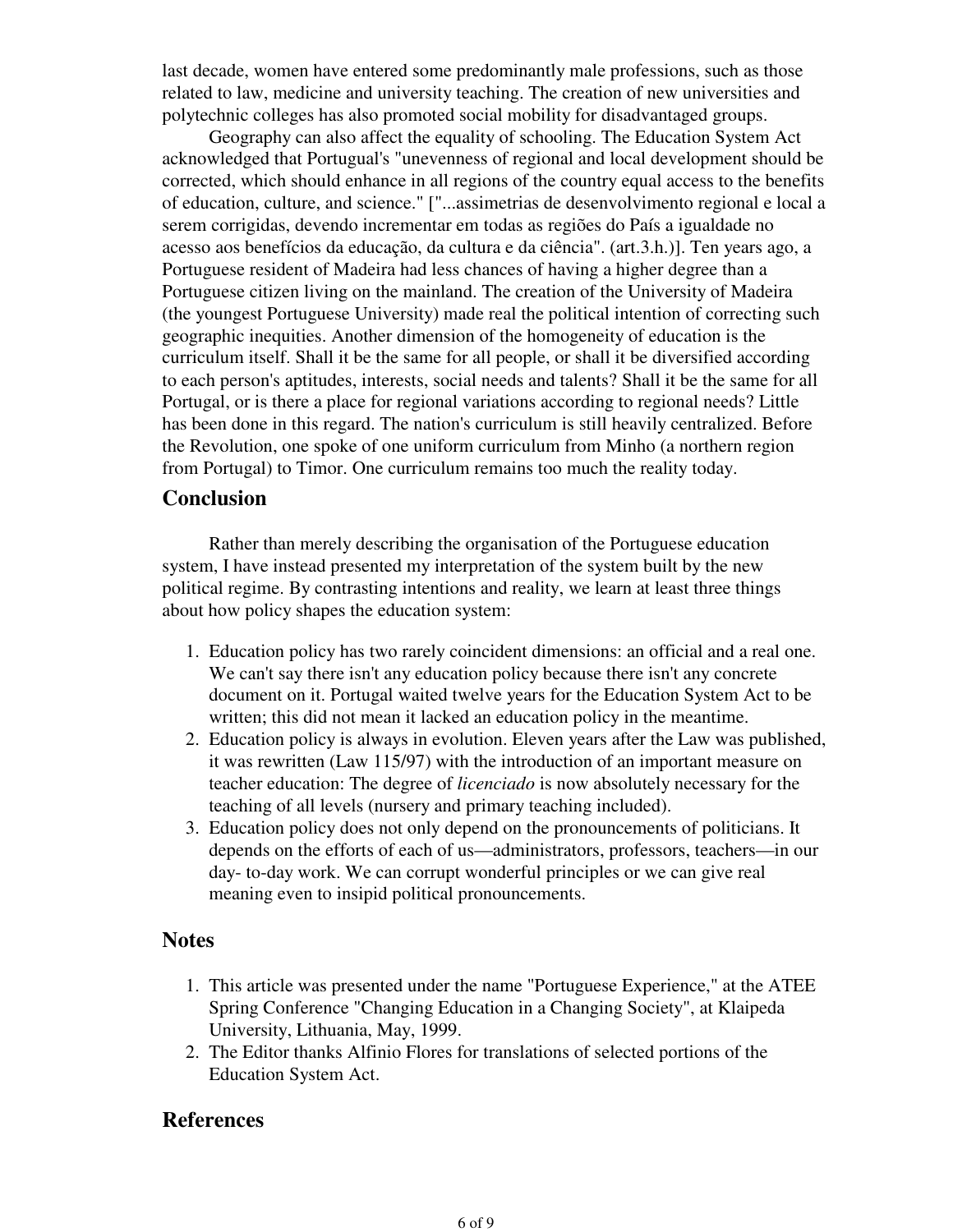Constituição da RepÚblica Portuguesa de 1976 (Actualised by the Constitutional Law nº 1/97, 20 September.

Commission Européenne, DG XXII: Education, Formatin et Jeunesse. (1996). *Réformes dans l'enseignement obligatoire: 1984-1994*. Bruxelles: Eurydice.

D'Hainaut, L. (1980). *Educação. Dos fins aos objectivos.* Coimbra: Livraria Almedina.

European Commission (DG XXII). (1999). *Development in the field of education at the national level.* Brussels: Eurydice National Units.

Eurydice. CEDEFOP. European Commission. (1995). *Structures of the Education and Initial Training Systems in the European Union.* Brussels. Luxembourg: ECSC-EC-EAEC.

Lei de Bases do Sistema Educativo (Law nº 115/97, 19 September)

Lei de Bases do Sistema Educativo (Law nº 46/86, 14 October)

Ministério da Educação. (1998). *Currículo, Programas e Aprendizagens.* Lisboa: DES.

Monteiro, A. R. (1975). *Educação, acto político.* Porto: Edições O Professor.

White Paper on Education and Training (Memo/96/162). *European Commission white paper teaching and learning: Towards the learning society*.

# **About the Author**

# **Jesus Maria Sousa**

University of Madeira, Department of Education Sciences Campus Universitário da Penteada, 9000-390 Funchal, Portugal

Office phone number: 00-351-91-705203 Fax number: 00-351-91-705229 Email: angi@dragoeiro.uma.pt

Jesus Maria Sousa holds a PhD in Teacher Education from the Centre d'Études et de Recherches en Sciences de l'Éducation in the University of Caen (France) and an MA in Curriculum Analysis and Organisation from the University of Minho (Portugal). Since 1989, she has served as a professor in the Department of Education Sciences in the University of Madeira (Portugal), being responsible for the area of Curriculum Theory and Development. From 1996 to 1998, Dr. Sousa was Vice-Rector of the University of Madeira for Pedagogical and Students Affairs, member of the Regional Education Council, and member of National University Evaluation Council--Fundação das Universidades Portuguesas. She is part of the Research and Development Centre 19 of the Association of Teacher Education in Europe (ATEE), working on Perspectives on Curriculum in Teacher Education, and is member in charge of the international office of the Provisional Bureau for the Société Européenne d'Ethnographie en Éducation, located at Lecce University (Italy). Currently, her research focuses on personal dimensions in teacher education, education ethnography and flexible curricula.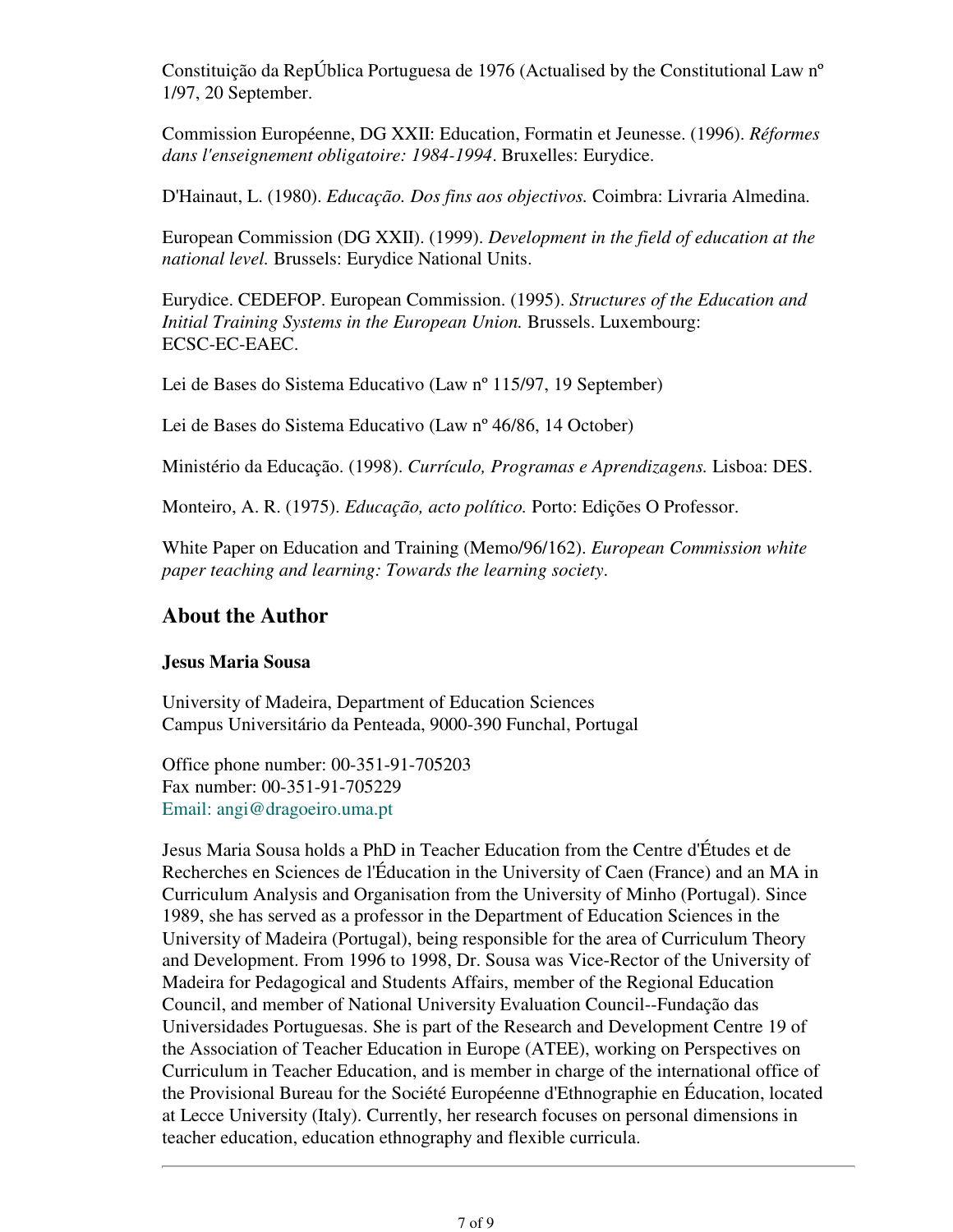The World Wide Web address for the *Education Policy Analysis Archives* is **epaa.asu.edu**

General questions about appropriateness of topics or particular articles may be addressed to the Editor, Gene V Glass, glass@asu.edu or reach him at College of Education, Arizona State University, Tempe, AZ 85287-0211. (602-965-9644). The Commentary Editor is Casey D. Cobb: casey.cobb@unh.edu .

# **EPAA Editorial Board**

Michael W. Apple University of Wisconsin

John Covaleskie Northern Michigan University

Sherman Dorn University of South Florida

Richard Garlikov hmwkhelp@scott.net

Alison I. Griffith York University

Ernest R. House University of Colorado

Craig B. Howley Appalachia Educational Laboratory

Daniel Kallós Umeå University

Thomas Mauhs-Pugh Green Mountain College

William McInerney Purdue University

Les McLean University of Toronto

Anne L. Pemberton apembert@pen.k12.va.us

Richard C. Richardson New York University

Dennis Sayers Ann Leavenworth Center for Accelerated Learning

Michael Scriven scriven@aol.com

Robert Stonehill U.S. Department of Education Greg Camilli Rutgers University

Alan Davis University of Colorado, Denver

Mark E. Fetler California Commission on Teacher Credentialing

Thomas F. Green Syracuse University

Arlen Gullickson Western Michigan University

Aimee Howley Ohio University

William Hunter University of Calgary

Benjamin Levin University of Manitoba

Dewayne Matthews Western Interstate Commission for Higher Education

Mary McKeown-Moak MGT of America (Austin, TX)

Susan Bobbitt Nolen University of Washington

Hugh G. Petrie SUNY Buffalo

Anthony G. Rud Jr. Purdue University

Jay D. Scribner University of Texas at Austin

Robert E. Stake University of Illinois—UC

David D. Williams Brigham Young University